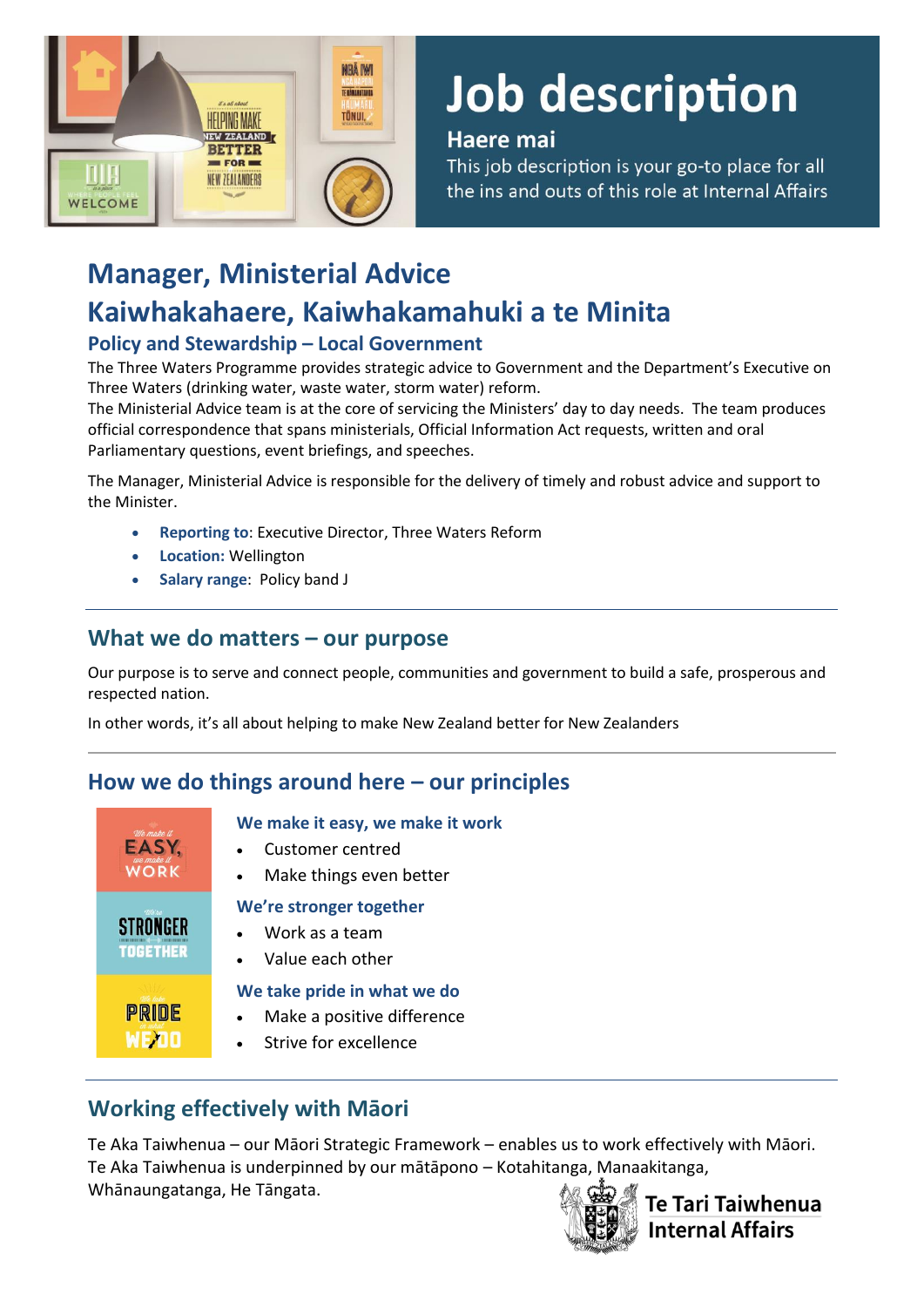As DIA is an agent of the Crown, Te Tiriti o Waitangi/The Treaty of Waitangi is important to everything we say or do. We recognise it as an enduring document central to New Zealand's past, present and future. Building and maintaining meaningful relationships is important to work effectively with Māori, stakeholders and other agencies. We accept our privileged role and responsibility of holding and protecting the Treaty of Waitangi / Te Tiriti o Waitangi.

## **Spirit of service**

Ka mahitahi mātou o te ratonga tūmatanui kia hei painga mō ngā tāngata o Aotearoa i āianei, ā, hei ngā rā ki tua hoki. He kawenga tino whaitake tā mātou hei tautoko i te Karauna i runga i āna hononga ki a ngāi Māori i raro i te Tiriti o Waitangi. Ka tautoko mātou i te kāwanatanga manapori. Ka whakakotahingia mātou e te wairua whakarato ki ō mātou hapori, ā, e arahina ana mātou e ngā mātāpono me ngā tikanga matua o te ratonga tūmatanui i roto i ā mātou mahi.

In the public service we work collectively to make a meaningful difference for New Zealanders now and in the future. We have an important role in supporting the Crown in its relationships with Māori under the Treaty of Waitangi.  We support democratic government. We are unified by a spirit of service to our communities and guided by the core principles and values of the public service in our work.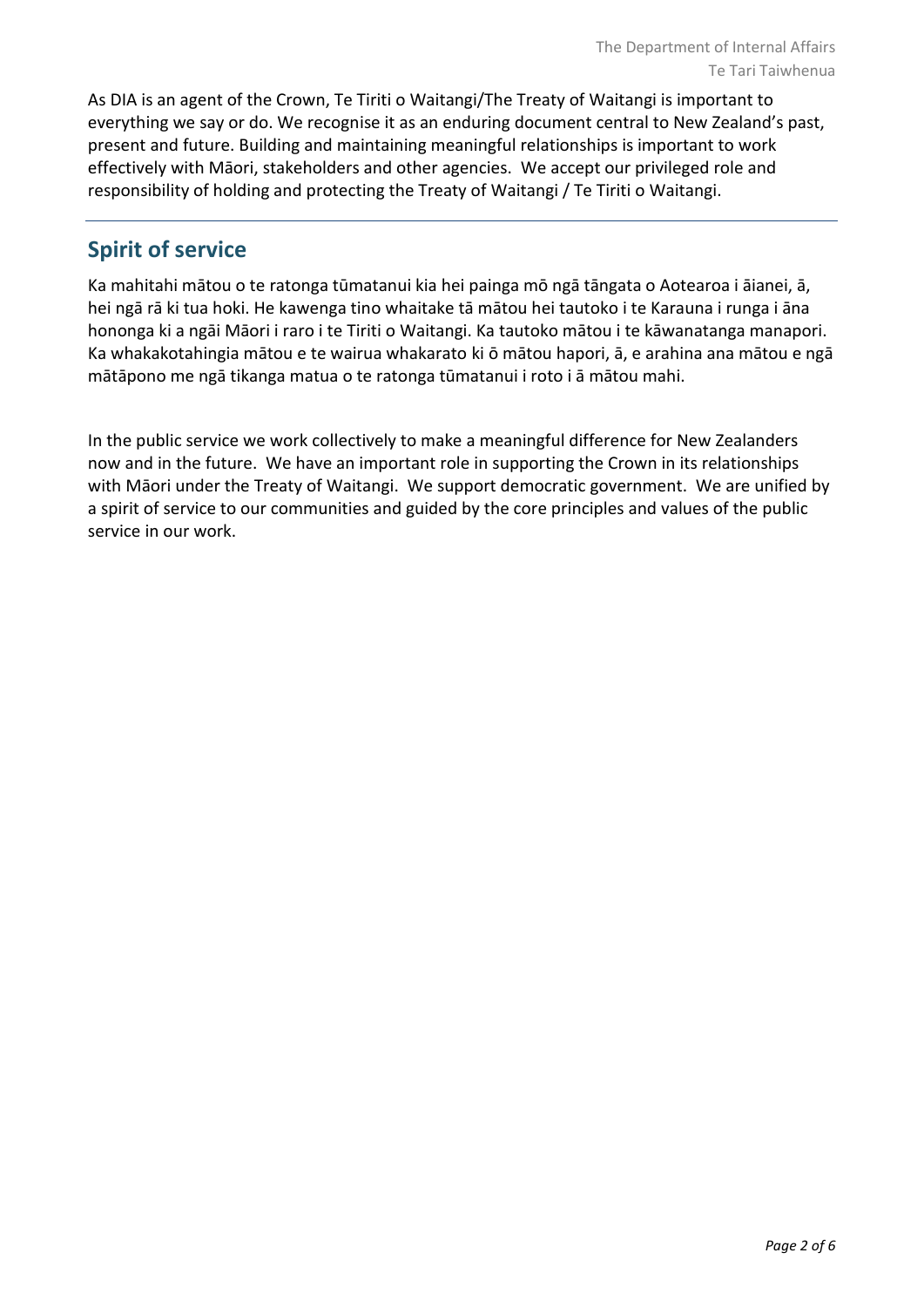| What you will do to contribute                                                                                                                                                                                                                                                                                                                                                                                                                                                                                                                                                                                                                                                                                                                                                                                                                                                                                                                                                                                                                                                                                                                        | As a result we will see                                                                                                                                                                                                                                                                                                                                                                                                                                                                                                                                                                                                                                                                                                                                                                  |  |  |  |  |
|-------------------------------------------------------------------------------------------------------------------------------------------------------------------------------------------------------------------------------------------------------------------------------------------------------------------------------------------------------------------------------------------------------------------------------------------------------------------------------------------------------------------------------------------------------------------------------------------------------------------------------------------------------------------------------------------------------------------------------------------------------------------------------------------------------------------------------------------------------------------------------------------------------------------------------------------------------------------------------------------------------------------------------------------------------------------------------------------------------------------------------------------------------|------------------------------------------------------------------------------------------------------------------------------------------------------------------------------------------------------------------------------------------------------------------------------------------------------------------------------------------------------------------------------------------------------------------------------------------------------------------------------------------------------------------------------------------------------------------------------------------------------------------------------------------------------------------------------------------------------------------------------------------------------------------------------------------|--|--|--|--|
| <b>Strategic Leadership</b><br>Contribute to the leadership of the Three Waters Group<br>Provide strategic advice and support to the Executive<br>$\bullet$<br>Director, Three Waters Group on risks, priorities and the<br>effective deployment of team capability<br>Contribute to annual strategic and business planning<br>and reporting processes for the Three Waters Group and<br><b>PRC Branch</b><br>Provide thought leadership to teams to build their<br>understanding of the strategic frameworks and policy<br>intent they are working within, and of the outcomes<br>being sought<br>Identify strategic risks, define potential implications for<br>the work programme and develop mitigation strategies                                                                                                                                                                                                                                                                                                                                                                                                                                | THREE WATERS Group staff report<br>that managers work together as a<br>cohesive and constructive team<br>The Ministerial Advice team is<br>$\bullet$<br>responsive to changes in priorities<br>and can efficiently redirect<br>resources to support changes in<br>priorities<br><b>Business information and</b><br>$\bullet$<br>intelligence is used to inform<br>Ministerial Advice team planning<br>Strategic risks are identified and<br>$\bullet$<br>managed                                                                                                                                                                                                                                                                                                                         |  |  |  |  |
| Work programme leadership<br>Lead work programme planning and implementation to<br>manage high work volumes and tight deadlines<br>effectively, deliver key operational priorities and<br>responses to urgent or emerging issues<br>Lead the delivery of high quality Ministerial<br>$\bullet$<br>correspondence and support services<br>Implement sound quality assurance methods to ensure<br>Ministerial Advice is provided to the highest possible<br>standard<br>Taking a customer-centric approach, work with<br>Department managers and staff in other Branches to<br>promote the delivery of high quality Ministerial services<br>Consistently apply sound project management principles<br>to support the delivery of Ministerial services<br>Identify external and internal issues that could indicate<br>risks and opportunities to the delivery of the work<br>programme, assess and consult on implications and<br>approaches<br>Manage the impact of dynamic and shifting priorities on<br>the work programme, including collaborative processes<br>to reprioritise work and allocate people and resources<br>across the work programme | Work programme reflects<br>$\bullet$<br>enterprise-wide input into its<br>content and priorities<br>The expertise residing within the<br>$\bullet$<br>Ministerial Advice team is shared<br>across the Department<br>Priority outputs are delivered on<br>$\bullet$<br>time, within budget and to agreed<br>quality standards<br>Risks to delivery of agreed work<br>$\bullet$<br>objectives are spotted early and<br>managed appropriately<br>All the Department's corporate<br>$\bullet$<br>policies and processes are complied<br>with<br><b>THREE WATERS Group quality</b><br>$\bullet$<br>assurance processes are well<br>understood and consistently<br>followed by Ministerial Advice team<br>staff<br>Workflows and workloads are<br>$\bullet$<br>forecasted and actively managed |  |  |  |  |
| Assist the Executive Director, THREE WATERS Group to<br>embed value-add quality assurance processes for Group<br>outputs                                                                                                                                                                                                                                                                                                                                                                                                                                                                                                                                                                                                                                                                                                                                                                                                                                                                                                                                                                                                                              |                                                                                                                                                                                                                                                                                                                                                                                                                                                                                                                                                                                                                                                                                                                                                                                          |  |  |  |  |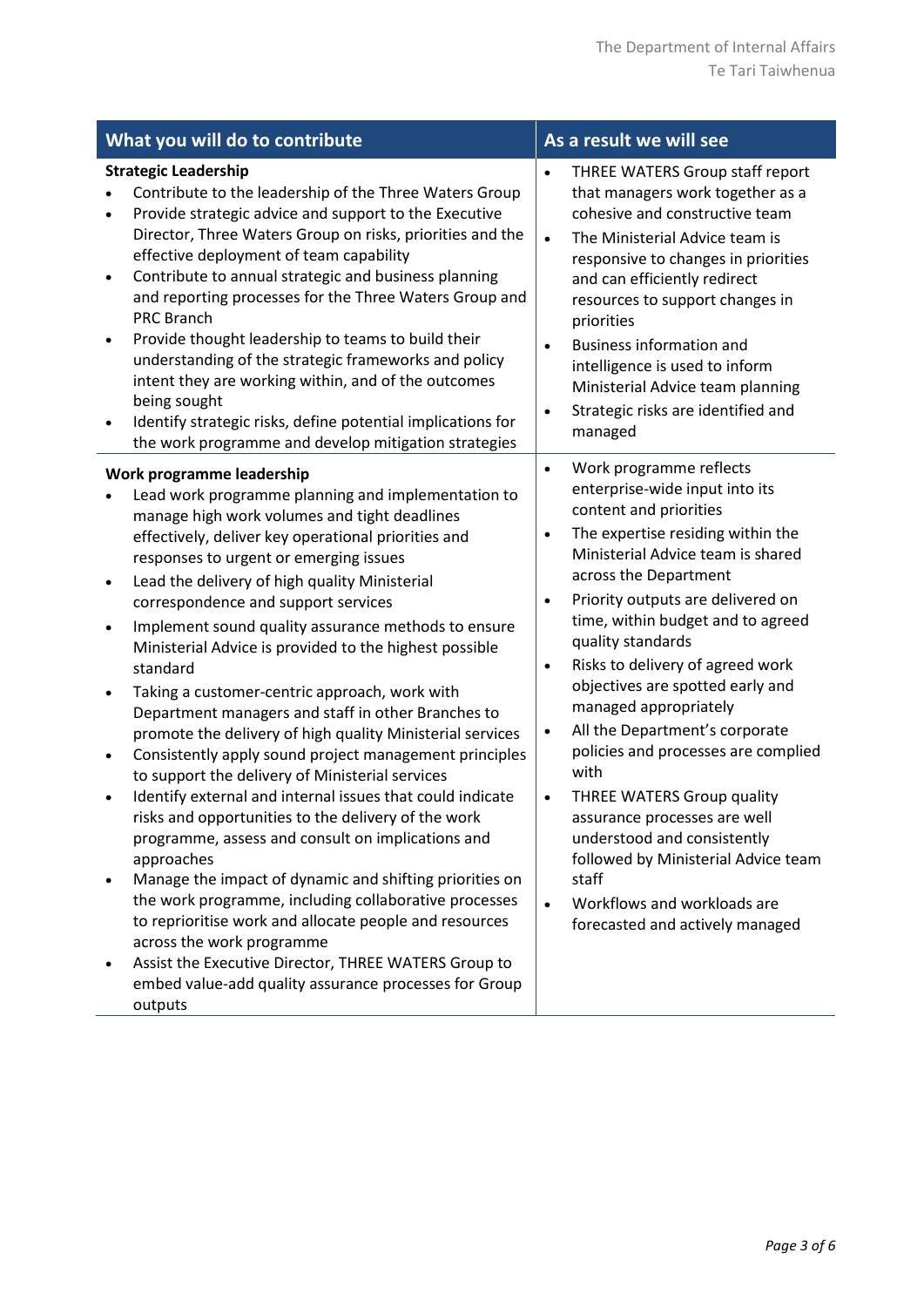| What you will do to contribute                                                                                                                                                                                                                                                                                                                                                                                                                                                                                                                                                                                                                                                                                                                                                                                                                                                                                                                                                                                                                                                                                                                                                                                                                                                                                                                                                                                                                                           | As a result we will see                                                                                                                                                                                                                                                                                                                                                                                                                                                                                                                                                              |
|--------------------------------------------------------------------------------------------------------------------------------------------------------------------------------------------------------------------------------------------------------------------------------------------------------------------------------------------------------------------------------------------------------------------------------------------------------------------------------------------------------------------------------------------------------------------------------------------------------------------------------------------------------------------------------------------------------------------------------------------------------------------------------------------------------------------------------------------------------------------------------------------------------------------------------------------------------------------------------------------------------------------------------------------------------------------------------------------------------------------------------------------------------------------------------------------------------------------------------------------------------------------------------------------------------------------------------------------------------------------------------------------------------------------------------------------------------------------------|--------------------------------------------------------------------------------------------------------------------------------------------------------------------------------------------------------------------------------------------------------------------------------------------------------------------------------------------------------------------------------------------------------------------------------------------------------------------------------------------------------------------------------------------------------------------------------------|
| <b>People Leadership</b><br>Ensure the Ministerial Advice team has the resources<br>needed to ensure delivery of a dynamic programme of<br>work<br>Mentor, coach and support team members to build their<br>$\bullet$<br>capability and subject matter expertise, and their<br>contribution to the effective delivery of services<br>Lead effective recruitment, development, succession<br>$\bullet$<br>planning and retention to ensure that the team has<br>people to meet current and future requirements<br>Communicate regularly with team members to ensure<br>$\bullet$<br>they have what they require to work at maximum<br>effectiveness<br>Identify capability development requirements for the<br>team, ensuring capabilities and subject matter expertise<br>are developed to the level needed for their roles<br>Lead and model a flexible and responsive team culture<br>$\bullet$<br>that supports shifting priorities, conflicting demands and<br>constant redeployment of resources<br>Set clear expectations and performance standards and<br>$\bullet$<br>manage and measure the team's work to ensure their<br>success<br>Work closely with the THREE WATERS Group Leadership<br>Team, Manager Capability, and staff to identify, develop<br>and implement capability development initiatives<br>Drive the growth of culture and ways of thinking and<br>$\bullet$<br>working to be inclusive and relevant for an increasingly<br>diverse workforce | Behaviour is in line and consistent<br>with the People Leader profile of<br>the DIA Capability Framework<br>Teams have a clear line of sight<br>$\bullet$<br>between their work and the<br>direction of the team and the THREE<br><b>WATERS Group</b><br>High performing and high potential<br>$\bullet$<br>staff are effectively recruited,<br>developed, supported and retained<br>The capability, performance and<br>$\bullet$<br>development of direct reports is<br>appropriately planned and managed<br>in accordance with the<br>Department's processes and<br>business needs |
| <b>Stakeholder Engagement</b><br>Develop and maintain effective working relationships                                                                                                                                                                                                                                                                                                                                                                                                                                                                                                                                                                                                                                                                                                                                                                                                                                                                                                                                                                                                                                                                                                                                                                                                                                                                                                                                                                                    | The Ministerial Advice team is<br>$\bullet$<br>recognised as a source of sound                                                                                                                                                                                                                                                                                                                                                                                                                                                                                                       |
| with across the Department to maintain trusted advisor<br>status<br>Lead and maintain productive relationships as a key                                                                                                                                                                                                                                                                                                                                                                                                                                                                                                                                                                                                                                                                                                                                                                                                                                                                                                                                                                                                                                                                                                                                                                                                                                                                                                                                                  | support for official correspondence<br>advice guidance by Department<br><b>Branches</b>                                                                                                                                                                                                                                                                                                                                                                                                                                                                                              |
| liaison point with Ministers' offices<br>Develop and maintain effective relationships and<br>$\bullet$                                                                                                                                                                                                                                                                                                                                                                                                                                                                                                                                                                                                                                                                                                                                                                                                                                                                                                                                                                                                                                                                                                                                                                                                                                                                                                                                                                   | Relationships with Ministers offices<br>$\bullet$<br>are led and managed effectively                                                                                                                                                                                                                                                                                                                                                                                                                                                                                                 |
| networks in the Department<br>Ensure that outcomes of stakeholder engagement are<br>$\bullet$                                                                                                                                                                                                                                                                                                                                                                                                                                                                                                                                                                                                                                                                                                                                                                                                                                                                                                                                                                                                                                                                                                                                                                                                                                                                                                                                                                            | The Ministerial Advice team is<br>$\bullet$<br>viewed as responsive to Department                                                                                                                                                                                                                                                                                                                                                                                                                                                                                                    |
| appropriately reflected in advice, decisions and content<br>Represent the THREE WATERS Group and the Executive<br>$\bullet$                                                                                                                                                                                                                                                                                                                                                                                                                                                                                                                                                                                                                                                                                                                                                                                                                                                                                                                                                                                                                                                                                                                                                                                                                                                                                                                                              | official correspondence<br>requirements                                                                                                                                                                                                                                                                                                                                                                                                                                                                                                                                              |
| Director at critical, high-level and potentially sensitive<br>meetings<br>Provide coaching and backing for team members who<br>٠                                                                                                                                                                                                                                                                                                                                                                                                                                                                                                                                                                                                                                                                                                                                                                                                                                                                                                                                                                                                                                                                                                                                                                                                                                                                                                                                         | A programme of system and process<br>$\bullet$<br>improvements that reflect THREE<br><b>WATERS Group-wide input</b>                                                                                                                                                                                                                                                                                                                                                                                                                                                                  |
| engage with the Department's senior leaders on the<br>quality of Ministerial responses                                                                                                                                                                                                                                                                                                                                                                                                                                                                                                                                                                                                                                                                                                                                                                                                                                                                                                                                                                                                                                                                                                                                                                                                                                                                                                                                                                                   | Relationships and timely and<br>$\bullet$<br>appropriate communication flows<br>enable the activities of the THREE<br><b>WATERS Group</b>                                                                                                                                                                                                                                                                                                                                                                                                                                            |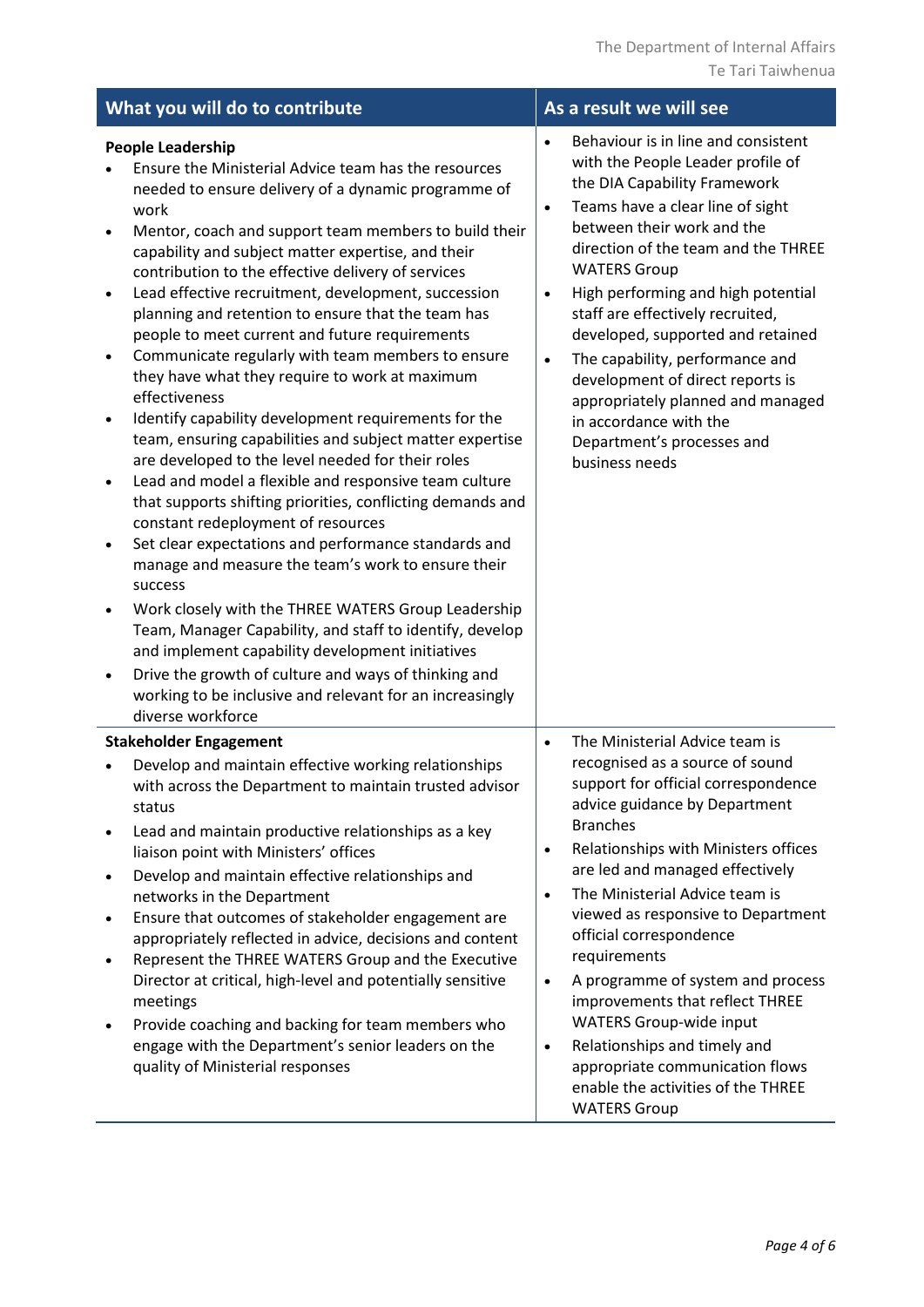| What you will do to contribute                                                                                                                                                                                                                                                                 | As a result we will see                                                                                                                                                                   |  |  |  |
|------------------------------------------------------------------------------------------------------------------------------------------------------------------------------------------------------------------------------------------------------------------------------------------------|-------------------------------------------------------------------------------------------------------------------------------------------------------------------------------------------|--|--|--|
| Health and safety (for self)<br>Work safely and take responsibility for keeping self and<br>colleagues free from harm<br>Report all incidents and hazards promptly<br>$\bullet$<br>Know what to do in the event of an emergency<br>$\bullet$<br>Cooperate in implementing return to work plans | A safe and healthy workplace for all<br>$\bullet$<br>people using our sites as a place of<br>work<br>All requirements of DIA's Health and<br>٠<br>Safety policy and procedures are<br>met |  |  |  |
| Health and safety (for team)                                                                                                                                                                                                                                                                   |                                                                                                                                                                                           |  |  |  |
| Inform, train and equip staff to carry out their work<br>safely                                                                                                                                                                                                                                |                                                                                                                                                                                           |  |  |  |
| Ensure prompt and accurate reporting and investigation<br>$\bullet$<br>of all workplace incidents and injuries                                                                                                                                                                                 |                                                                                                                                                                                           |  |  |  |
| Assess all hazards promptly and ensure they are<br>managed                                                                                                                                                                                                                                     |                                                                                                                                                                                           |  |  |  |

|          | Who you will work with to get the job done                       | Advise       | Collaborate<br>with | nfluence     | nform | Manage/<br>lead | Deliver to |
|----------|------------------------------------------------------------------|--------------|---------------------|--------------|-------|-----------------|------------|
| Internal | <b>Executive Director THREE WATERS Group</b>                     | ✓            |                     |              |       |                 |            |
|          | THREE WATERS Group Leadership team                               | $\checkmark$ | $\checkmark$        | $\checkmark$ |       |                 |            |
|          | Ministerial Advice team                                          | $\checkmark$ | $\checkmark$        | ✓            | ✓     | ✓               |            |
|          | Other Branches and key peers                                     | $\checkmark$ | $\checkmark$        | $\checkmark$ |       | ✓               |            |
|          | <b>DCEs and Senior Managers</b>                                  | $\checkmark$ | $\checkmark$        | ✓            |       |                 |            |
|          | Portfolio Minister(s) and staff of Ministerial<br><b>Offices</b> | $\checkmark$ | $\checkmark$        | $\checkmark$ |       |                 |            |
| External | Other departments/agencies (as required)                         |              | ✓                   |              |       |                 |            |
|          | Other external stakeholders (as required)                        |              | ✓                   |              |       |                 |            |

| Your delegations as a manager             |          |  |
|-------------------------------------------|----------|--|
| Human Resources and financial delegations |          |  |
| Direct reports                            | Up to 12 |  |